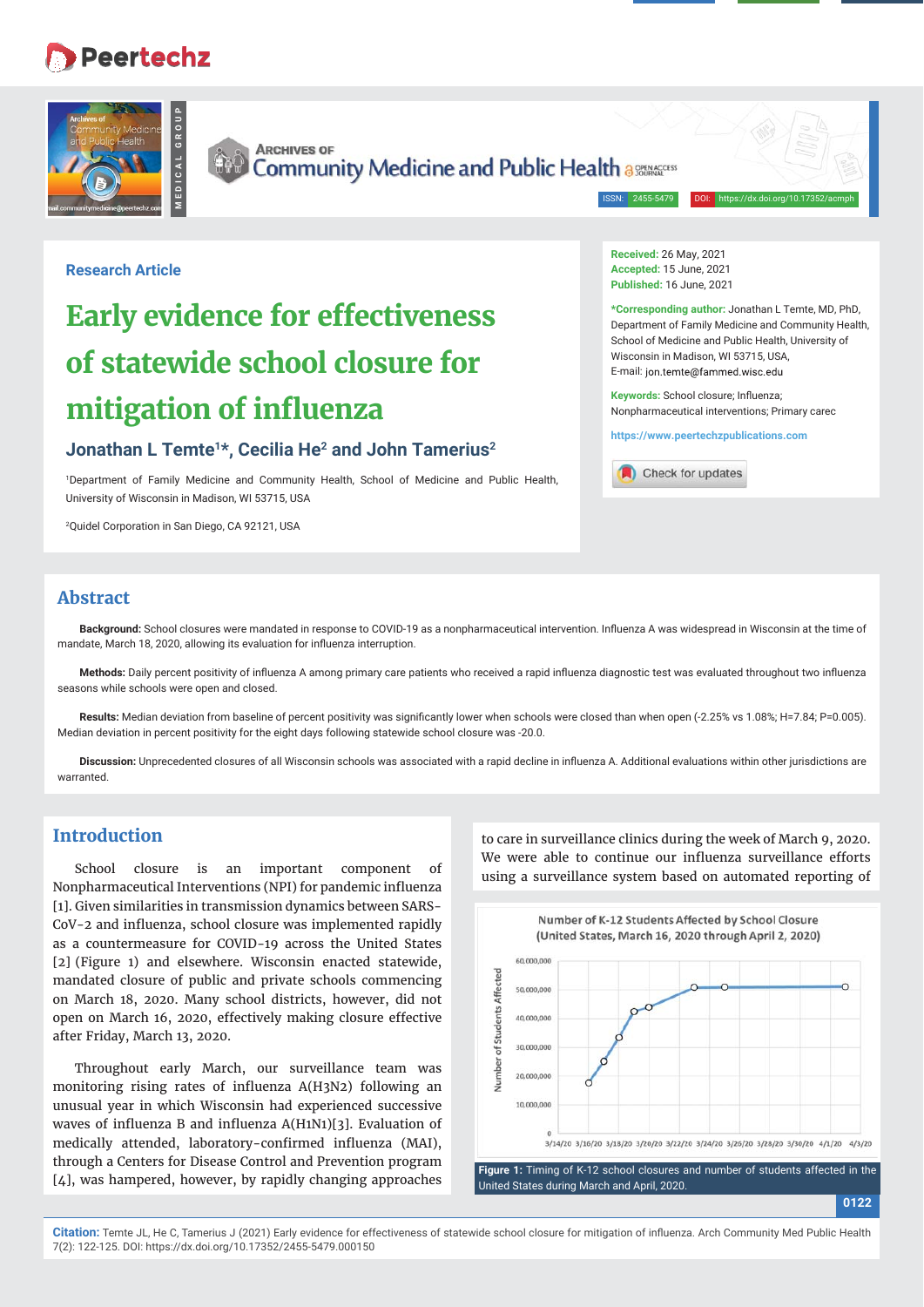influenza A and B results from rapid influenza diagnostic tests in primary care practices [5].

The widespread and abrupt closure of schools across Wisconsin provides an opportunity to evaluate the potential benefit of proactive school closure for SARS-CoV-2 on MAI [6]. Whereas school closure is considered an important NPI for mitigating the effects of pandemic influenza [1], less evidence exists for its role in controlling outbreaks of seasonal influenza. The objective of this study was to assess the potential role of school closures on an independent marker of seasonal influenza across two academic years and ending with widespread school closures across one state.

#### **Methods**

We used data from Quidel's Virena surveillance platform [7] to estimate daily prevalence of influenza across Wisconsin starting on August 1, 2018 through March 26, 2020. This system is able to aggregate all reported rapid influenza diagnostic tests (RIDT) across an entire state in near real-time. Because of variability in the number of tests performed per day, and due to pandemic-related changes in clinic visitation rates in early March 2021, we used the percent positivity as a marker for influenza A prevalence  $[8]$ . The percent positivity is less likely to be affected by patterns of patient attendance than the number of positives as it corrects for specimen volume. We limited our school closure analyses to two periods conforming to the usual season of influenza circulation in Wisconsin: November 1, 2018 through April 30, 2019 and November 1, 2019 through March 26, 2020.

We used the academic calendar of the Oregon School District (OSD: Oregon, Wisconsin) as a proxy for typical school closures across Wisconsin. There is high concordance on the timing of the autumn (Thanksgiving) and winter break (Christmas through New Year's) across Wisconsin [9]. Less concordance exists for the timing of spring break and shorter breaks. Of note were multiple short closures during January and February, 2019 due to extremely cold conditions across the upper Midwest. All schools in Wisconsin underwent long-term closure starting between March 14 and March 18, 2020. School closure for this study was defined as any weekday on which school was closed during the study periods. Weekend days were included only if they were continuous with a weekday closure. This allowed a separation from "usual" school attendance and "altered" due to closure. In addition, a weekend that is continuous with one or more closure day(s) can potentially interrupt influenza transmission due to serial interval of influenza [10].

We compared the daily percent positivity of influenza A to a preceding 21-day baseline for percent positivity, with a one week washout period. Accordingly, we summed the number of positive tests over the three week period, occurring from 28 to 8 days before the day of interest, and divided by the total tests performed during this period to provide the baseline. We then subtracted the baseline estimate from the daily estimate of percent positivity to assess the deviation from the baseline.

Because deviations from baseline were not normally distributed, we compared the median deviations from baseline for school closure days to non-closure days using the Kruskal-Wallis statistic. In addition, we introduced a five-day lag to assess potential delayed effects of reduced transmission in school settings, thus allowing for one to two serial intervals of influenza [10]. Finally, we assessed the mean deviation from baseline of the last nine days of data following the statewide school closure for SARS-CoV-2 mitigation.

#### **Results**

Over the entire surveillance period, 15,093 influenza tests were reported yielding an average of 25.0 results per day (range: 0—143 per day). There were 2,789 positive test results for influenza A with an overall percent positivity of 18.5%. There were no significant differences in the daily percent positivity rate based on day of the week ( $F_{(6,597)}$ =0.41; P=0.871).

Across the two study periods, there were 80 school closure days out of a total of 327 days (24.5%). Variability existed in the daily deviation from baseline of the percent positivity (Figure 2) with three notable periods of decline associated with the winter and spring breaks during the 2018-2019 school year and with the statewide school closure in 2020.

The median deviation from baseline was significantly lower when schools were closed than when open (median = -2.25% vs. 1.08%; H=7.84; P=0.005). This relationship was preserved following introduction of a five-day lag to allow for potential effects on influenza transmission (median =  $-2.29\%$  vs.  $1.34\%$ ; H=12.63; P<0.001). The mean and median deviation in percent positivity for the eight days following statewide school closure were-19.2±4.1 and -20.0, respectively.

#### **Discussion**

A statistically significant reduction in the percent positivity of Rapid Influenza Diagnostic Tests (RIDT) for influenza A was noted in the days following a statewide closure of Wisconsin schools in response to the SARS-CoV-2 pandemic. This reduction, as measured by a network of clinics using RIDT,



**123** in Wisconsin during two influenza seasons (2018-2019 and 2019-2020). The seven day moving average is depicted by the red line. School closure days are depicted by black dots placed on zero line. One outlying data point with 100% positivity (one positive test one for one test performed) on December 24, 2019 is not shown.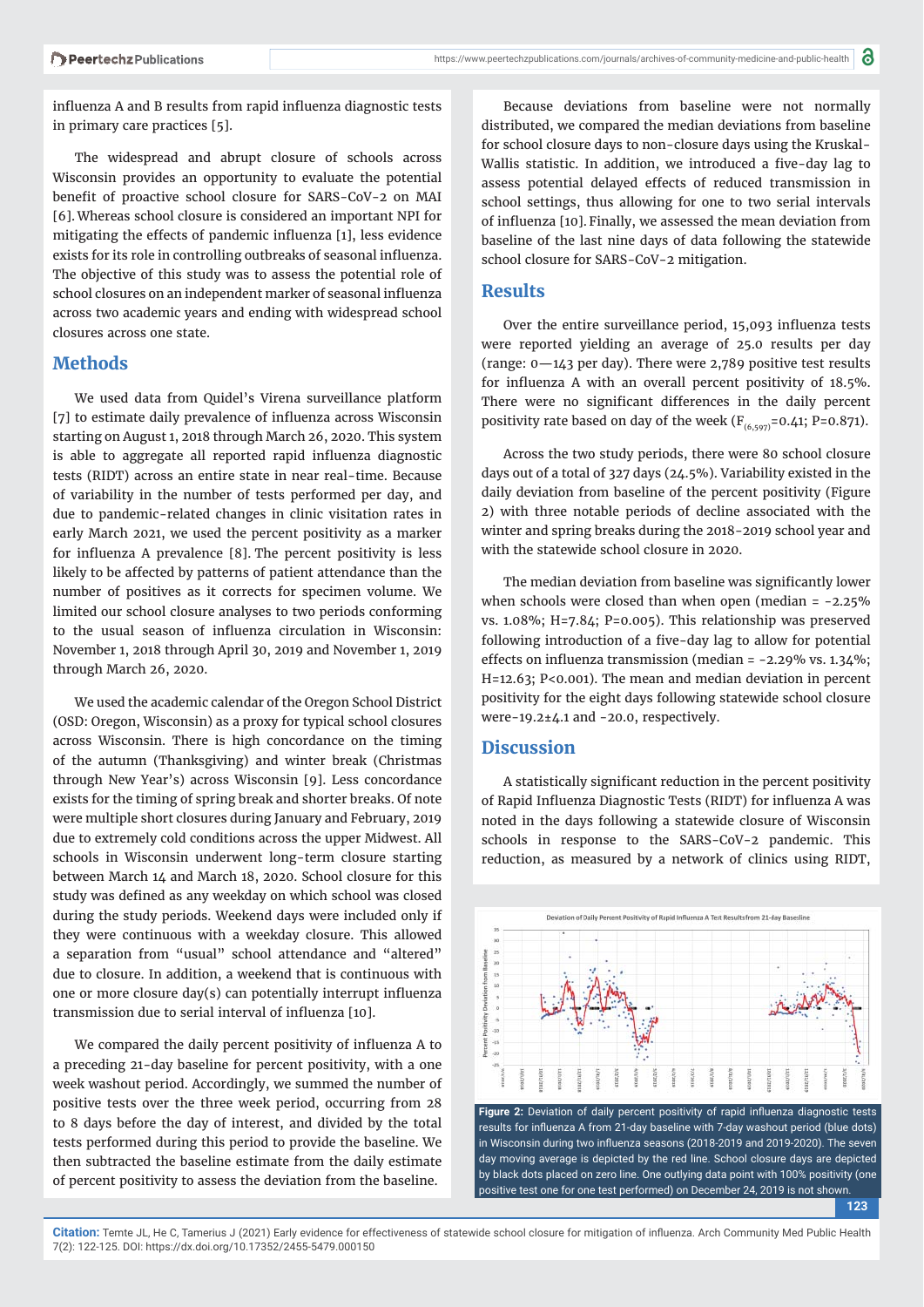suggests that statewide school closure is potentially a potent mitigating strategy for influenza A. Moreover, periods of school closure, when coincidental to influenza circulation, appear to be linked to reductions in MAI.

During the 2018-2019 school year, a year dominated by influenza A, most influenza A in Wisconsin did not occur until after mid-February 2019. In 2019-2020, influenza A was in low circulation across Wisconsin before early January [3]. Consequently, declines in percent positivity seen in December 2018 and February 2019 may be of less relevance than those noted in March of 2019 coinciding with spring break and in March 2020 coinciding with mandated school closure.

This assessment has major limitations. First, there is no direct linkage between MAI and school-aged children. The findings are coincidental, but not necessarily causative. Second, clinical behavior was in significant flux starting in mid-March 2020 due to the SARS-CoV-2 pandemic, and thus, could alter estimates based on rapid influenza diagnostic testing at primary care clinics. Third, we used the OSD as a proxy for school districts across Wisconsin. This could introduce some error into the timing of short school breaks and for spring break in the 2018-2019 academic year. Fourth, the profound declines occurring coincidentally with late season closures occurs at the time of "usual" declines in influenza prevalence, and may introduce some confounding. Finally, school closure in Wisconsin came shortly before the "Safer at Home" emergency order, issued on March 24, 2020 [11]. Consequently, behavioral changes preceding this formal order may have had effects on influenza transmission.

Although there is a large body of literature on the role of school closure in reducing influenza spread, there is a lack of consensus on its effectiveness. During the 2009 influenza A(H1N1) pandemic, district level closures in Michigan were found to have little effect on ILI [12], while a study in Japan found school closures reduced the number of infected students by 24% at its peak [13]. These closures have also shown to reduce contact patterns, suggesting capability to mitigate influenza spread  $[14,15]$ . There are further controversies and limited evidence for the timing and length of closures [6], thus making inferences about the precise impact of school closure challenging.

School closure represents an extreme form of social distancing within a young population with high likelihoods of person-to-person transmission of respiratory viruses. As most states mandated school closure during the week of March 16, 2020 [2], an excellent opportunity exists to evaluate the roles of school closure on transmission of influenza and other respiratory viruses. Such assessment, however, may fail to elucidate potential impacts of school over small geographical range and over varying time frames. We therefore encourage additional evaluations of the potential effects of school closure taking into account both the scale (statewide, regional and local) and timing (scheduled vs. unscheduled; proactive vs. reactive) of closure.

#### **Implications for policy & practice**

Nonpharmaceutical interventions, including school closure, are essential elements of pandemic influenza response.

Unprecedented school closures due to SARS-CoV-2 present a unique opportunity to examine their effects on seasonal influenza detection rates within communities. We took advantage of an existing surveillance system; others may be able analyze similar data to determine the effects of statewide school closure on the level of influenza.

Planned and unplanned school closures may reduce the number of influenza cases in communities. This information could help public health experts and school administrators develop protocols for strategically-timed school breaks to mitigate influenza and other respiratory viruses.

#### **Financial and Other Disclosures**

This study was part of Ms. He's MPH capstone project at the University of Wisconsin School of Medicine and Public Health. Dr. Temte has received past research support from Quidel Corporation.

#### **Acknowledgements**

We thank Quidel Corporation for providing Wisconsin influenza A test result data from Virena and Cristalyne Bell for assisting with manuscript preparation.

Human Participant Compliance Statement: No IRB approval was needed for this project using only anonymous test result data from an existing registry.

#### **References**

- 1. Centers for Disease Control and Prevention (2017) Community mitigation guidelines to prevent pandemic influenza  $-$  United States, 2017. MMWR Recommendations and Reports 66: 1-32. **Link:** https://bit.ly/3iGTb6m
- 2. Education Week (2020) Map: Coronavirus and School Closures in 2019-2020. **Link:** https://bit.ly/3wtMbht
- 3. Wisconsin State Laboratory of Hygiene (2020) Influenza Activity. Link: https://bit.ly/3pXalhC
- 4. Fowlkes A, Steffens A, Temte J, Lonardo SD, McHugh L, et al. (2015) Influenza Incidence Surveillance Project Working Group. Incidence of medically attended influenza during pandemic and post-pandemic seasons through the Infl uenza Incidence Surveillance Project 2009-13. *Lancet Respir Med* 3: 709- 718. **Link:** https://bit.ly/2RXgZbf
- 5. Temte JL, Barlow S, Schemmel A, Temte E, Hahn DL, et al. (2017) New method for real time influenza surveillance in primary care: A Wisconsin Research and Education Network (WREN) supported study. *J Am Board Fam Med* 30: 615- 623. **Link:** https://bit.ly/3gADVFB
- 6. Viner RM, Russell SJ, Croker H, Packer J, Ward J, et al. (2020) School closure and management practices during coronavirus outbreaks including COVID-19: a rapid systematic review. *Lancet Child Adolesc Health 4: 97-404.* **Link:** https://bit.ly/3xjNKyv
- 7. Quidel Corporation. Virena Global Wireless Surveillance and Remote Data Management. **Link:** https://bit.ly/3iJnPMo
- 8. World Health Organization (2012) WHO Interim Global Surveillance Standards for Influenza. Link: https://bit.ly/3zwToPO

**124**